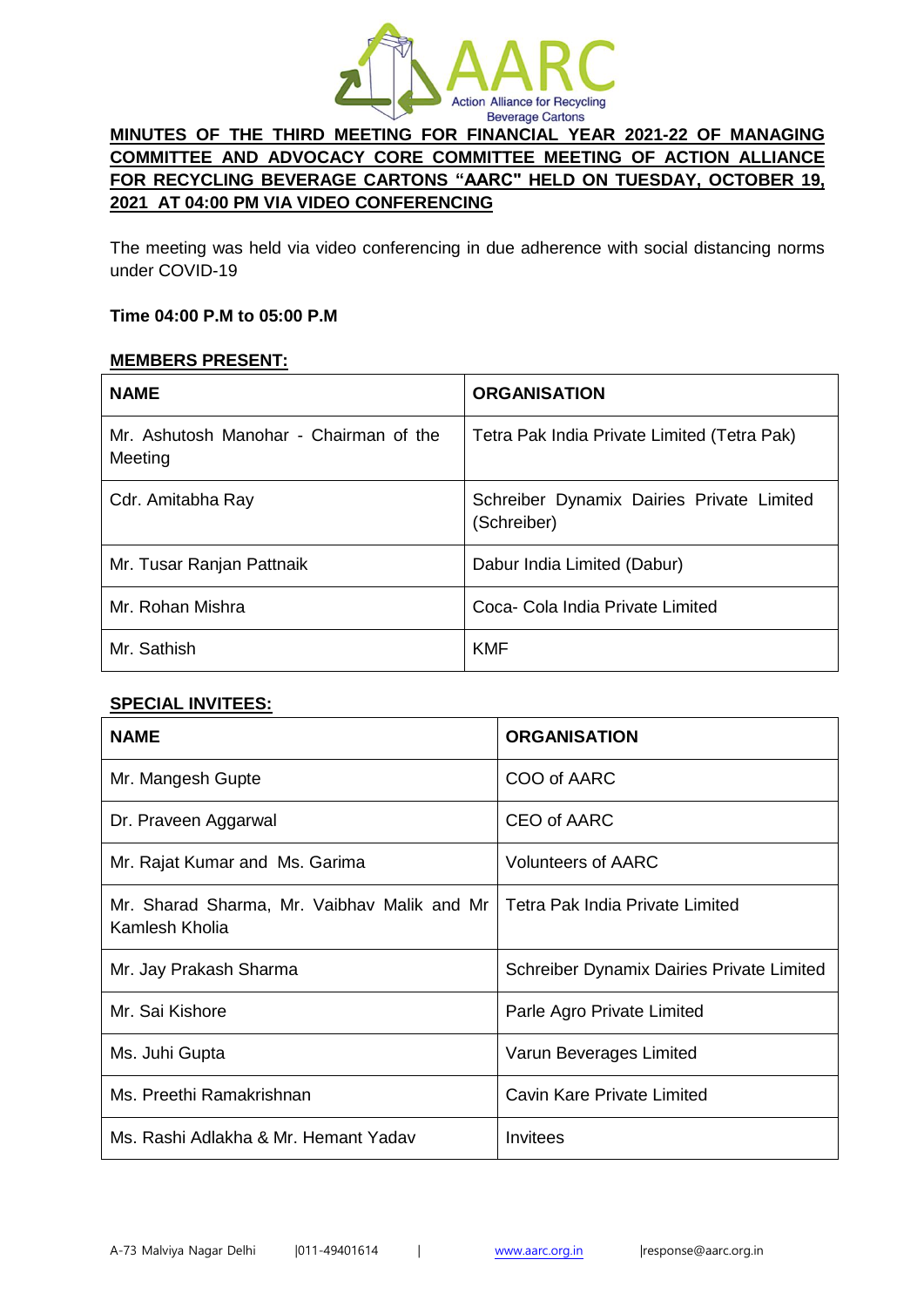### **1. QUORUM AND LEAVE OF ABSENCE:**

Mr. Ashutosh Manohar was elected as Chairman of the Meeting. He welcomed the Members of Managing Committee and Advocacy Core Committee and ascertained the quorum of the meeting.

Members of the Managing and Advocacy Core Committee attended the meeting through audio-visual mode from their respective places and affirmed that audio-visual was audible and clear.

No confirmation on attending the meeting was received from Mr. Sanjeev Ganesh, an Authorised Representative of United Spirits Limited, and Mr. Akshali Devendra Shah, an Authorised representative of Parag Milk Foods Limited. Hence leave of absence was granted to them.

## **2. TO REVIEW & CONFIRM MINUTES OF THE PREVIOUS MANAGING COMMITTEE MEETING HELD ON 16TH AUGUST, 2021**

Signed minutes of the previous meeting held on 16<sup>th</sup> August, 2021 were placed for perusal and the same were read and confirmed.

# **3. TO DISCUSS THE NOTIFICATION RELATED TO NATIONAL EXTENDED PRODUCER RESPONSIBILITY FRAMEWORK RELEASED BY MINISTRY OF ENVIRONMENT, FOREST AND CLIMATE CHANGE (MoEFCC) ON OCTOBER 6, 2021**

Mr. Mangesh Gupte, COO of AARC discussed with Members the notification related to National Extended Producer Responsibility framework released by Ministry of Environment, Forest and Climate Change (MoEFCC) on October 6, 2021

He explained the Members about the major highlights of notification as follows:

- Extended Producer Responsibility (EPR) shall be applicable to both pre-consumer and post- consumer packaging waste
- **"Recycyling"** has been defined as the process of transforming segregated plastic waste into a new product or raw material for producing new products
- **"Reuse"** has been defined as an object or resource material again for either the same purpose on another purpose without changing the object's structure
- Under Clause 5.1, Category III of plastic packaging defines multilayer plastic packaging as a product with at least one layer of plastic and at least one layer of material other than plastic
- The EPR regulation covers the following with respect to plastic packaging:
	- Reuse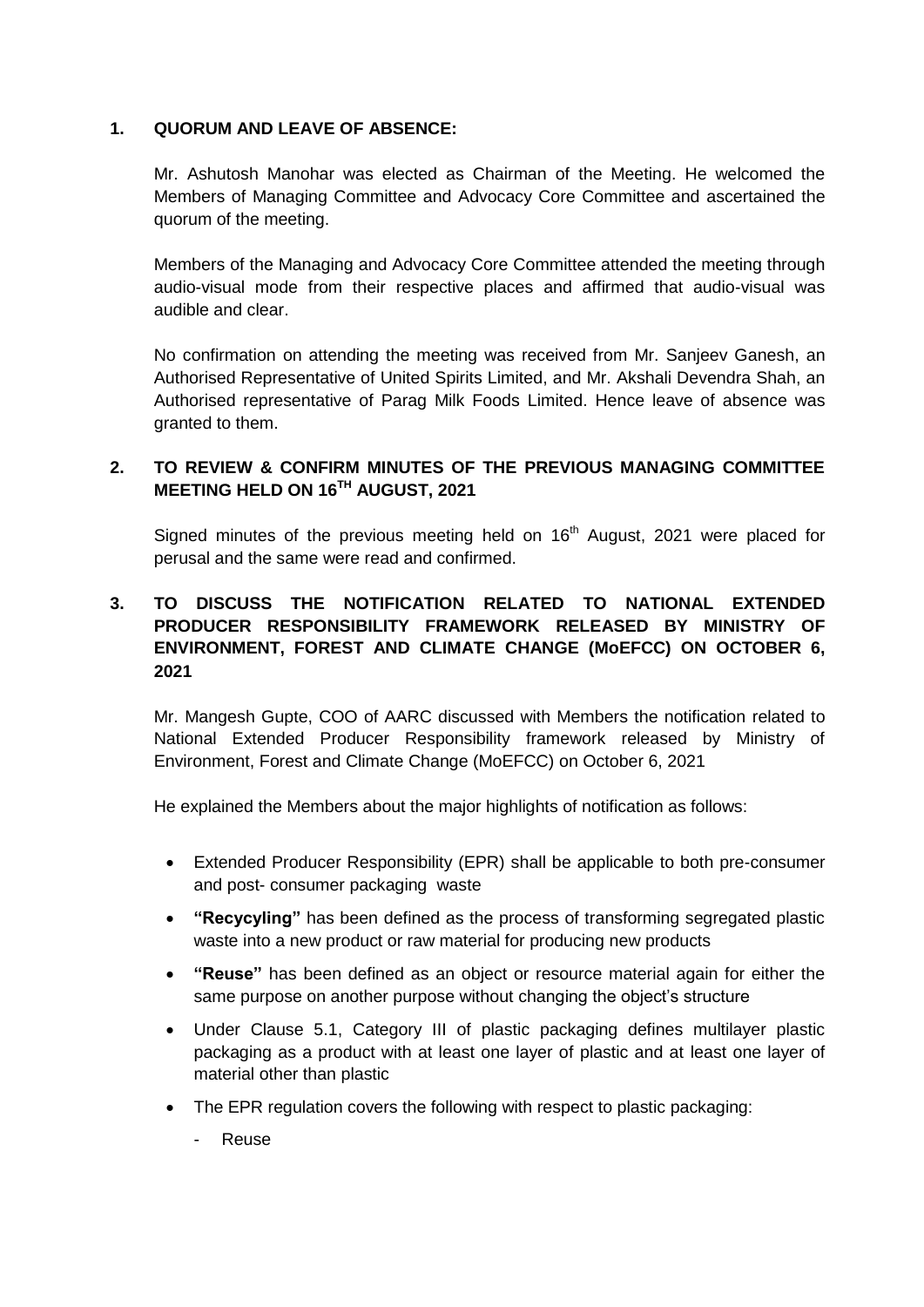- Recycling
- Use of recycled plastic content
- End of life disposal
- Those plastics which cannot be recycled will be sent for end-of-life disposal such as road construction, waste to energy, waste to oil, cement kilns etc. as per relevant guidelines issued by Indian Road Congress and Central Pollution Control Board (CPCB) as per draft notification
- The draft gives Producers, Importers, and Brand Owners of plastic waste an opportunity to trade in EPR certificates. They can use the surplus EPR certificates for offsetting previous year shortfall, carry forward for use in succeeding year and sell it to other producers and brands.
- The manufacturer will be deemed responsible for managing the reversal from the consumer end and for recycling or treating plastic packaging waste.
- The notification also mentioned category-wise and year-wise targets for the producers, have been called out separately
- The regulations cast EPR on Producers, Importers and Brand Owners for collection and recycling of plastic packaging waste and the EPR shall be applicable to both pre-consumer and post-consumer plastic packaging waste, according to the notification.
- The regulation set out the roles and responsibilities of Producers, Importers, Brand Owners, Central Pollution Control Board (CPCBs), State Pollution Control Board (SPCBs), Pollution Control Committees (PCCs) recyclers and waste processors for effective implementation of EPR.
- The EPR target for producers increases to 70% in 2022-23 and 100% for 2023-24 onwards. Similar EPR targets apply for Importers and Brand Owners.
- There are targets in the draft for recycling of plastic packaging waste which is mostly 30 to 50% of EPR in 2023-24.

# **4. TO UPDATE THE MEMBERS ABOUT THE RECENT MEETING OF AARC AND MEMBERS WITH MINISTRY OF ENVIRONMENT, FOREST AND CLIMATE (MoEFCC) AND OTHER GOVERNMENT STAKEHOLDERS**

AARC team apprised Members about the recent meeting of AARC with MoEFCC in which AARC has given suggestions on the current draft notification issued by MoEFCC.

The suggestions given by AARC are as follows:

- Category wise EPR target
- Plastic credit
- AARC's recommendation for minimizing ULB's role included in the framework
- Separate role for the producers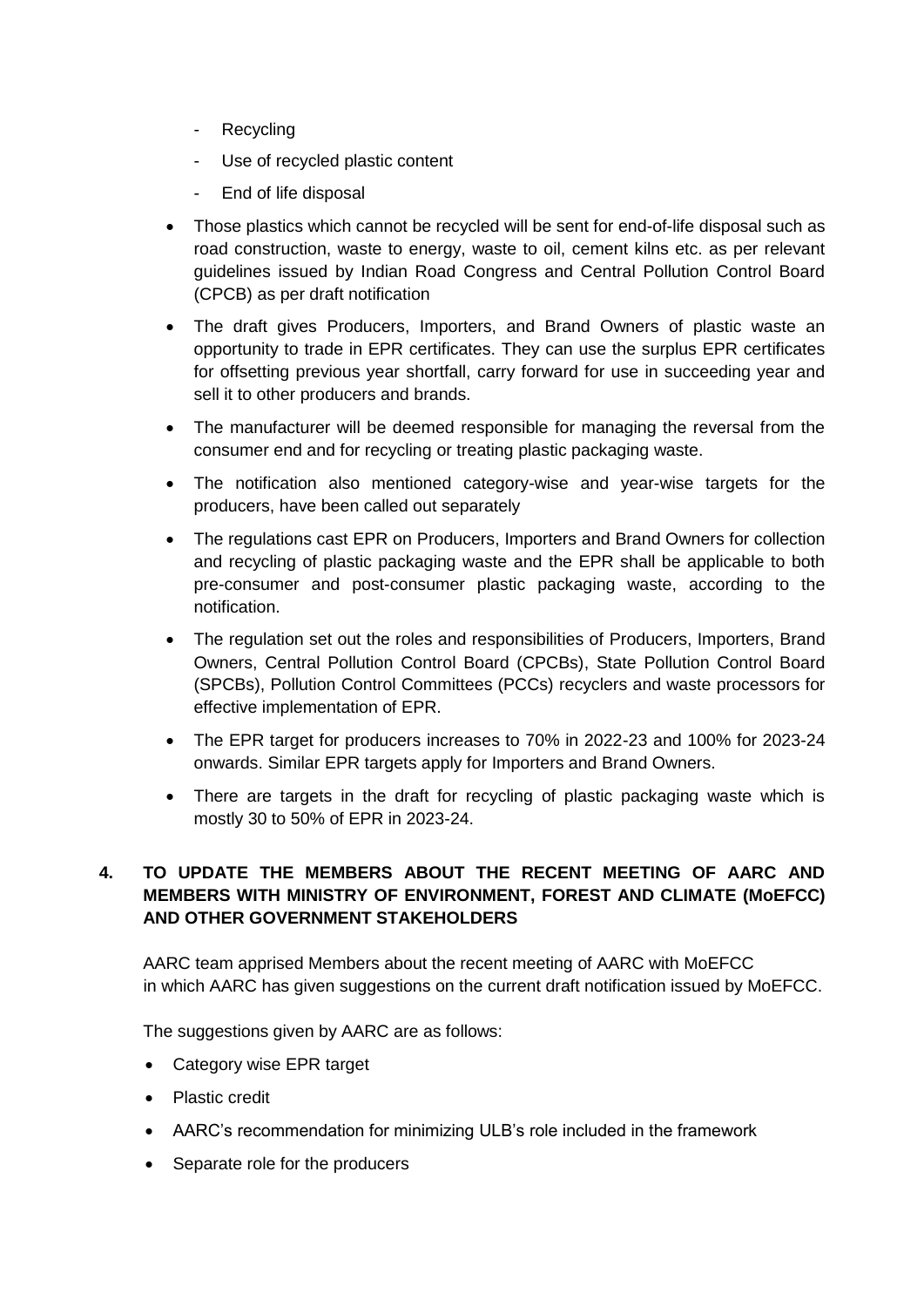- Graded targets
- Acceptance that local level targets may not be met hence allow for "meeting national targets"

 Team further apprised Members about various Government Stakeholders' Meeting of AARC as follows:

- Tetra Pak Meeting with NITI Aayog on October 13, 2021
- AARC along with a small delegation met with the Joint Secretary, MoEFCC Sh NP Gangwar (and Sh Amit Love) on October 13, 2021
- AARC participated in the steering Committee meeting of Karo Sambhav to discuss the national EPR framework released by MoEFCC.

## **5. TO DISCUSS ABOUT THE UPCOMING FOOD SFAETY AND STANDARDS AUTHORITY OF INDIA (FSSAI )AND OTHER STAKEHOLDER MEETING**

Dr. Praveen Aggarwal apprised the Members about the upcoming meeting of AARC with Food Safety and Standards Authority of India and other Stakeholder Meetings

- AARC had written to CEO, FSSAI for a meeting. He had to cancel the meeting at last hour due to ill-health. Dr. N Bhaskar, Advisor(Science & Standards) has given appointment on October 22, 2021 at 10.00 AM to discuss the concerns
- AARC is following up with Mr. Tanmay Kumar (Chairman, CPCB) for meeting, his office will share the update this week
- A welcome letter has been sent to the new Chairman of Maharashtra Pollution Control Board (MPCB), Sh AL Jarhad introducing AARC and seeking time to share the updates. AARC team is following up with the office for meeting time
- AARC is in continuous engagement with Himachal Pradesh authorities, meeting expected soon
- The office of Minister, MoEFCC being engaged for a meeting with AARC delegation
- A meeting with Smt. Pushpa (Secy, MOFPI) was scheduled on October 22, 2021 at 1:00 PM

# **6. TO TAKE NOTE OF CHANGE IN AUTHORISED REPRESENTATIVE OF KARNATAKA MILK FEDERATION LIMITED (KMF)**

Mr. Mangesh Gupte placed before the Members letter dated June 22, 2021 received from Karnataka Milk Federation Limited for authorising Mr. Sathish Kumar, Additional Director (Marketing), KMF as authorised representative to correspond with AARC on behalf of Karnataka Milk Federation Limited in place of Mr. BM Suresh Kumar